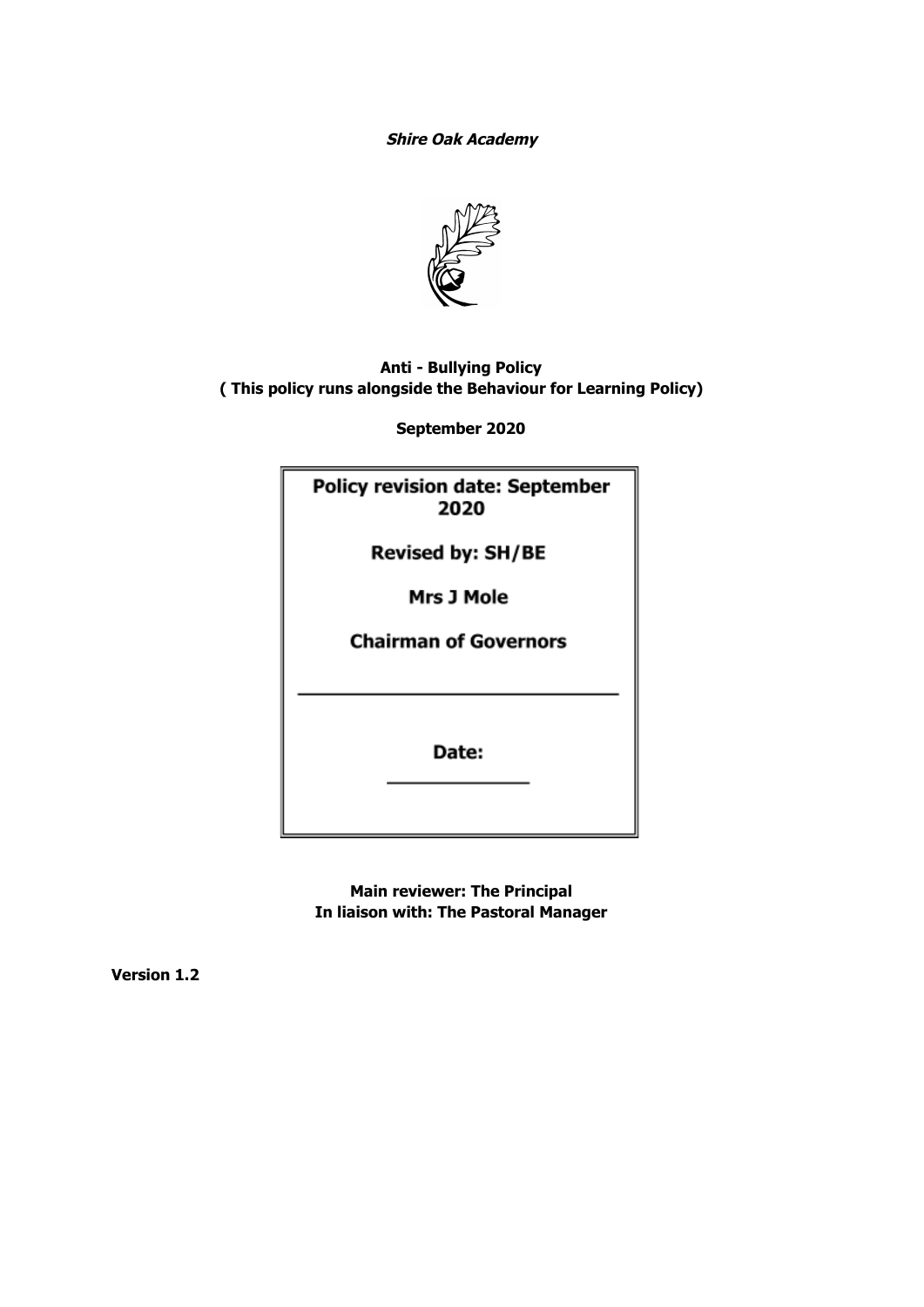# **Vision and Values**

**Mission Statement** 

*Turning potential into excellence*

#### Vision Statement

*To provide a safe, secure, caring and supportive environment in which all students may take advantage of the opportunities we provide to develop knowledge, skills, attitudes and values to prepare them for taking up an adult place in 21st Century society as responsible, responsive and enterprising citizens who become effective lifelong learners and make a positive contribution to society.*

#### **Values**

*Sets of values underpin any group of people, from a family unit through to a whole nation and these values give members of a group common ideals to follow and aspire to. We believe that establishing a set of core values will engender the true community spirit of our academy.*

*At Shire Oak Academy it is our aim to raise standards and improve behaviour and conduct by promoting a school ethos which is underpinned by core values. These values support the development of the whole child as a reflective learner within a calm, caring, happy and purposeful atmosphere. Our shared set of values will promote a positive environment in which students can make progress academically, socially and emotionally. We want to encourage students to consider these values, and thereby to develop the knowledge, skills and attitudes that enable them to develop as reflective learners and grow to be stable, educated and civil adults.*

Our core values at Shire Oak Academy are;

**Aspirational** - Inspire all of our students to dream big dreams which extend their horizons beyond their expectations.

**Success** - Learning from failure, challenging expectations and driving for success.

**Participation** - To be fully involved in school life. Take an active part in lessons and take full advantage of the extra-curricular opportunities provided.

**Integrity** - Promoting the qualities of selflessness, courage, honesty, respect, commitment and doing the right thing.

**Responsibility** - To enable each student to develop confidence, self-esteem and responsibility in all areas of school life.

**Excellence** - Striving for excellence and high achievement in everything we do.

#### **Aims and purposes of this policy**

Bullying of any kind is unacceptable and will not be tolerated at our academy. At Shire Oak academy, the safety and well-being of all pupils and staff is a key priority. We take all incidences of bullying seriously and it is our duty as a whole school community to take measures to prevent and tackle any bullying, harassment or discrimination.

We actively promote values of respect and equality and work to ensure that difference and diversity is celebrated across the whole school community. We want to enable our students to become responsible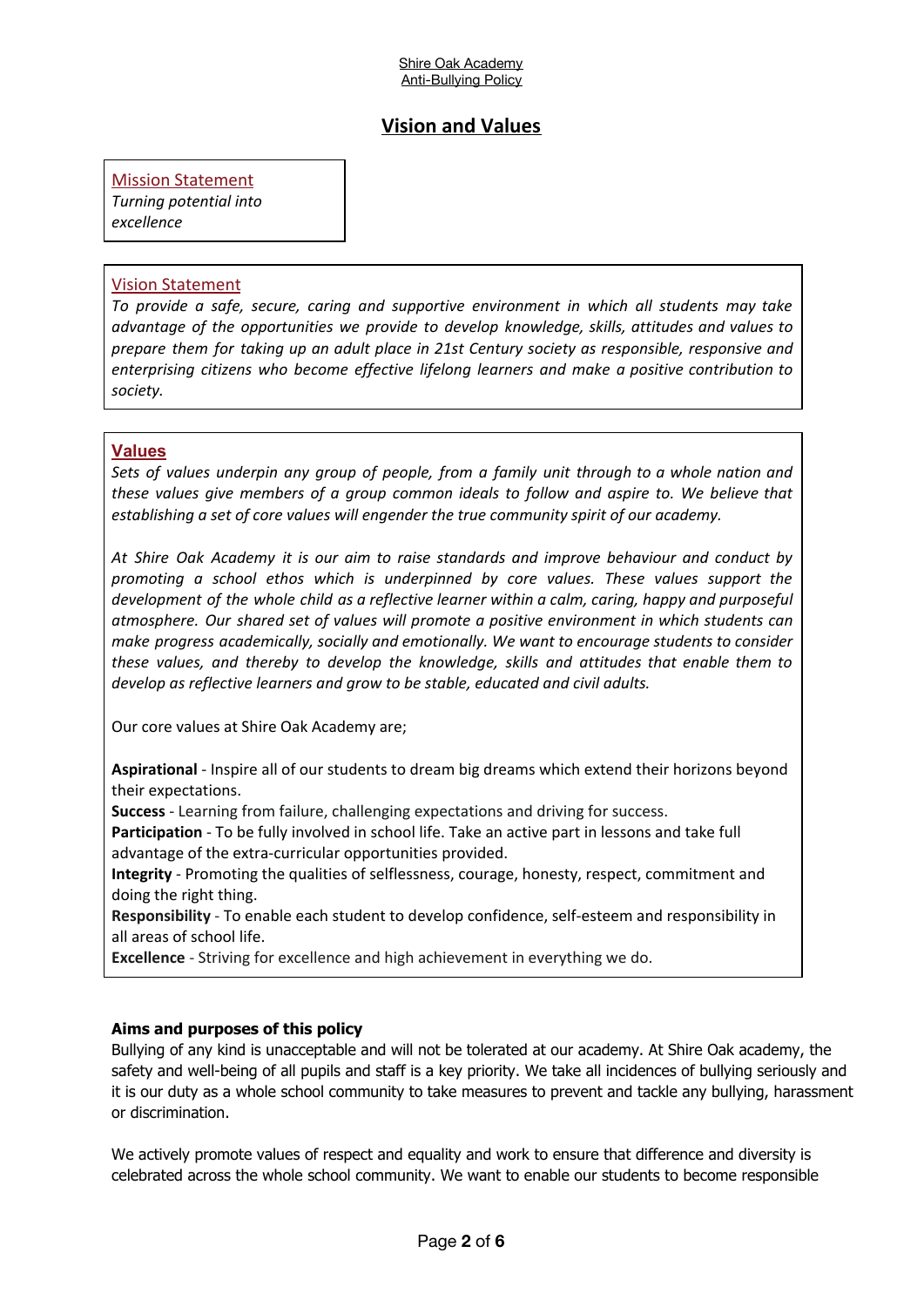citizens and prepare them for life in 21<sup>st</sup> century Britain. These values reflect those that will be expected of our students by society when they leave school and enter the world of work or further study.

We are committed to improving our academy's approach to tackling bullying by regularly monitoring, reviewing and assessing the impact of our preventative measures.

This policy has been written in conjunction with the academy's safeguarding policy, exclusions policy and the sexual violence and sexual harassment guidance. It has also been written in conjunction with the 'Getting Started' document produced by Stonewall.

# **1. Definition of bullying**

Bullying is hurtful or unkind behaviour which is deliberate *and repeated*. Bullying can be carried out by an individual or a group of people towards another individual or group, where the bully or bullies hold more power than those being bullied.

#### **The nature of bullying can be**:

- Physical such as hitting or physically intimidating someone, or using inappropriate or unwanted physical contact towards someone.
- Attacking property such as damaging, stealing or hiding someone's possessions
- Verbal such as name calling, spreading rumours about someone, using derogatory or offensive language unthreatening someone
- $\bullet$  Psychological such as deliberately excluding or ignoring people
- Cyber such as text, email or other social media to write or say hurtful things about someone.

#### **Bullying can be based on any of the following things:**

- Race (racist bullying)
- Religion or belief
- Culture or class
- Gender (sexist bullying)
- Sexual orientation (homophobic or biopic bullying)
- Gender identity (transphobic bullying)
- SEN or disability
- Appearance or health conditions
- Related to home or other personal situation
- Related to other vulnerable groups of people (egg. travellers, young carers)

No form of bullying will be tolerated and all incidents will be taken seriously

# **2. Reporting bullying**

**STUDENTS WHO ARE BEING BULLIED**: if a student is being bullied they are encouraged to not retaliate but tell someone they trust about it such as a friend, family member or trusted adult. They are also encouraged to report any bullying incidents in school@:

- Report to a teacher  $-$  such as form tutor, head of year, pastoral manager.
- Report to success centre staff
- Report bullying by

Emailing – smith.c@shireoakacademy.co.uk or [st-dukes-a@shireoakacademy.co.uk](mailto:st-dukes-a@shireoakacademy.co.uk) Texting – 07887942193 Phoning 07887942193

• Call Childline to speak with someone in confidence on 0800 1111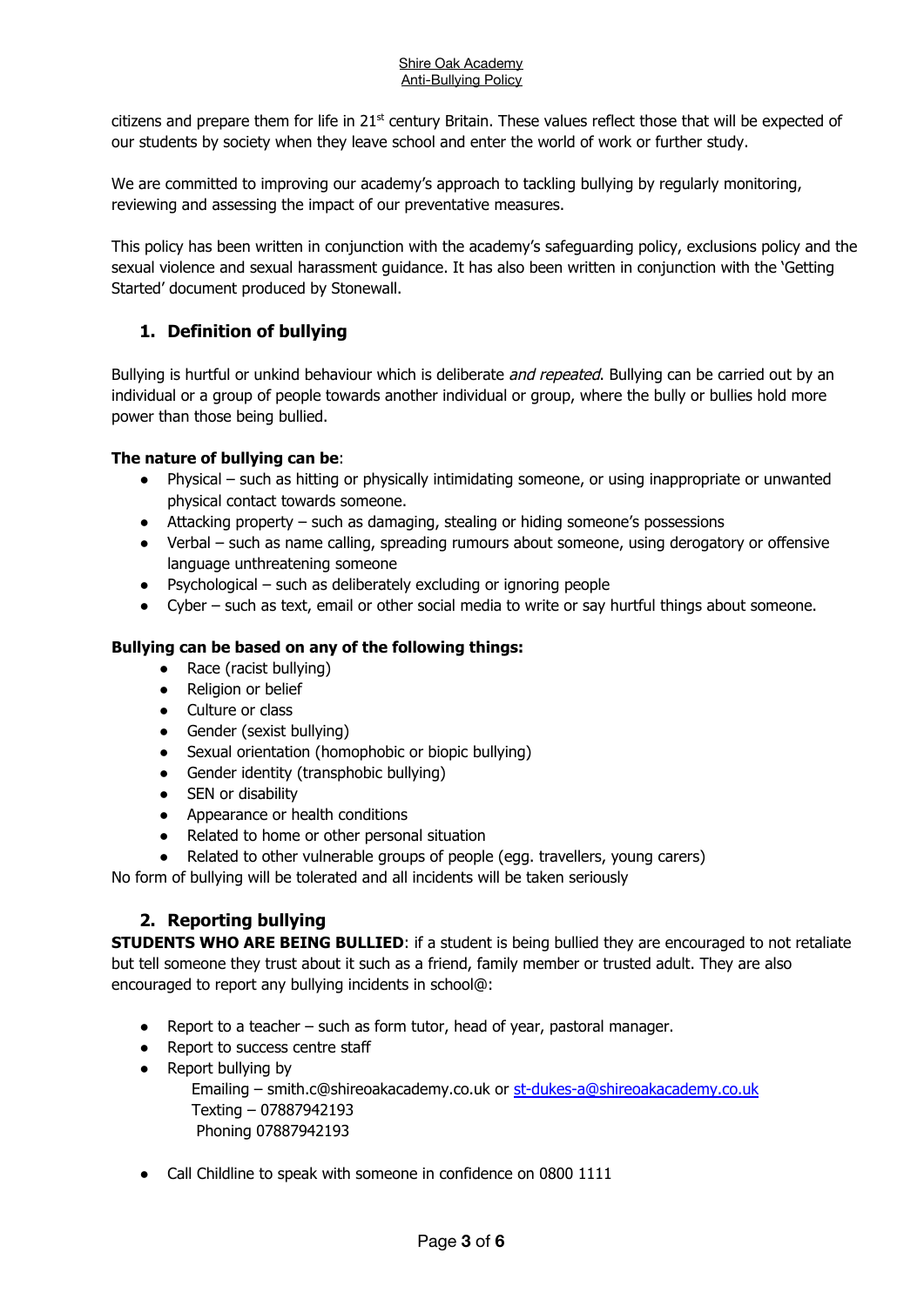## **Reporting - Roles and responsibilities**

**STAFF:** All academy staff, booth teaching and non-teaching (for example lunch supervisors, caretakers) have a duty to report bullying, to be vigilant to the signs of bullying and to play an active role in the academy's efforts to prevent bullying. If staff are aware of bullying, they should reassure the students involved and inform a relevant member of the pastoral team. The heads of year and other pastoral staff are anti-bullying leads.

**SENIOR STAFF:** The SLT, ELT and principal have overall responsibility for ensuring the antibi-bullying policy is followed by all members of staff and that the academy upholds its duty to promote the safety and well-being of all young people. In addition to the heads of year and other pastoral staff Mrs Smith is the Senior Leader responsible for anti-bullying.

**PARENTS AND CARERS:** Parents and carers should look out for potential sigs of bullying such as distress, lack of concentration, feigning illness or other unusual behaviour. Parents and carers should tell their child not to retaliate and support and encourage them to report the bullying. Parents and carers can report an incident of bullying to the academy either in person, or by phoning or emailing the relevant head or year or member of Pastoral staff.

**STUDENTS**: Students should not take part in any kind of bullying and should watch out for signs of bullying mong their peers. They should never be bystanders to incidents of bullying. If students witness bullying they should support the victim, encourage them to report the lying and, if possible, accompany them to tell a trusted adult.

# **3. Responding to bullying**

When bullying has been reported, the following actions will be taken:

- Staff will record the incident on Sims
- All incidents will be investigated fully
- Designated academy staff will monitor incidents and information recorded on sims analysing and evaluating results.
- Designated academy staff will produce regular reports summarising the information for the governing body
- Support will be offered to those who are the target of bullying from the pastoral team in the academy.
- Staff will proactively respond to the bully who may require support from the pastoral team.
- Staff will assess whether parents and carers need to be involved.
- Staff will assess whether any other authorities (such as police or local authority) need to be involved, particularly where act tons take place outside of the academy.

# **4. Bullying outside of school**

Bullying is unacceptable and will not be tolerated whether it takes place inside or outside of the academy. Bullying can take place on the way to and from the academy, before or after school hours, at the weekend or during the holidays, or in the wider community. The nature of cyber bullying in particular means that it can impact on students' well-being beyond the academy day. Staff, parents and carers, and students must be vigilant to bullying outside of the academy and report and respond according to their responsibilities as outlined in this policy.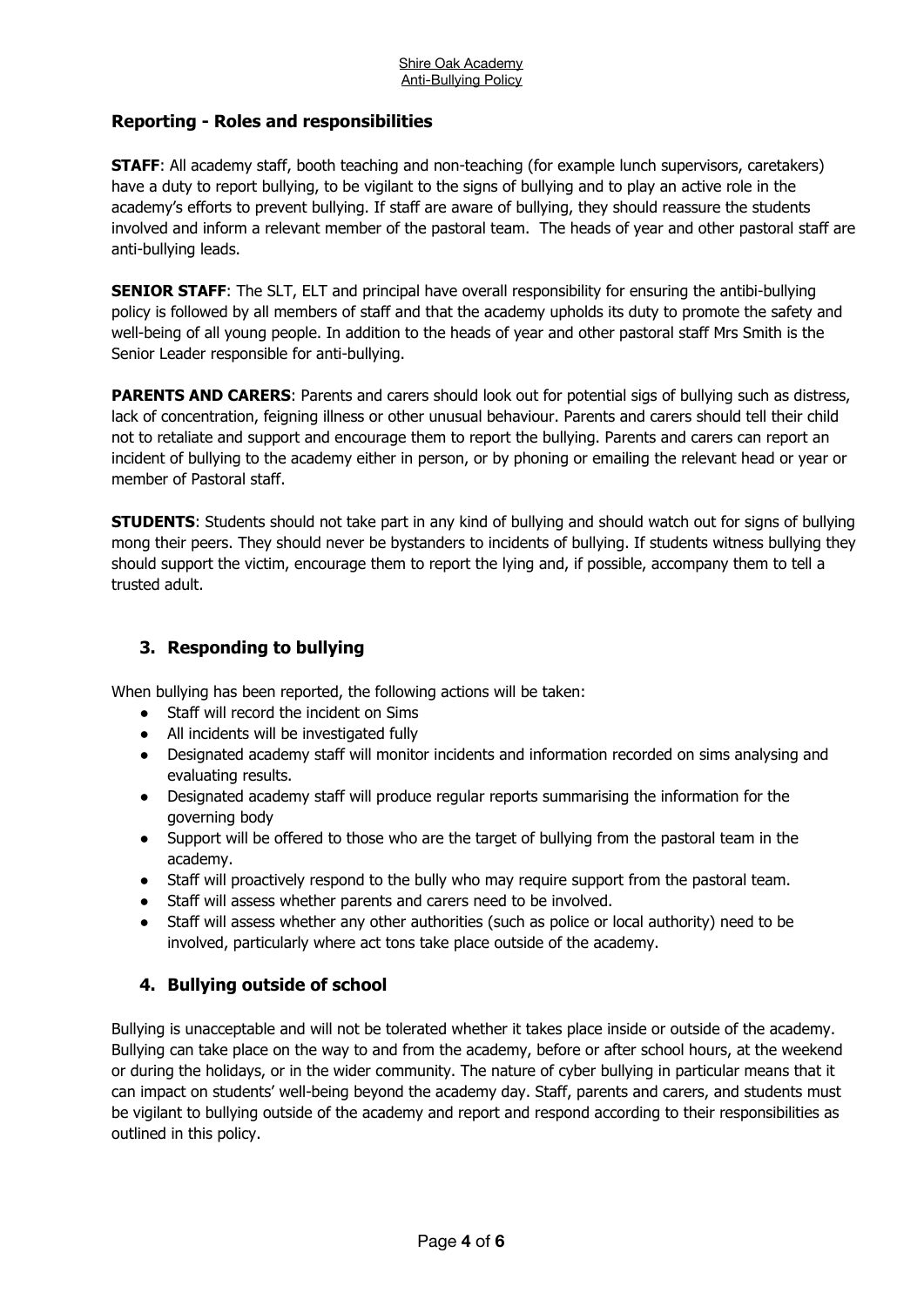## **5. Derogatory language**

Derogatory or offensive language is not acceptable and will not be tolerated. This type of language can take any of the forms of bullying as listed in our definition of bullying. It will be challenged by staff and recorded and monitored on Sims and follow up actions and sanctions, if appropriate, will be taken for students and staff found using any such language. Staff are also encouraged to record the casual use of derogatory language.

## **6. Prejudice-based incidents**

A prejudice-based incident is a one-off incident of unkind or hurtful behaviour that is motivated by prejudice or negative attitudes, beliefs or views towards a protected characteristic our minority group. It can be targeted towards an individual or group of people and have a significant impact on those targeted. All prejudice-based incidents are taken seriously and recorded and monitored in the academy. This not only ensure that all incidents are dealt with accordingly, it also helps to prevent bullying as it enables targeted anti-bullying interventions.

# **7. Academy initiatives to prevent and tackle bullying**

We use a variety of measures to prevent and tackle bullying including:

- The PSHE and life skills programme of study includes opportunities for students to understand about different types of bullying and what they can do to respond and prevent bullying.
- The MVP initiative provides specific lessons given by students to other students on bullying issues.
- Year group assemblies help to raise students' awareness of bullying and derogatory language
- Difference and diversity are celebrated across the academy. The academy participates in events including anti-bullying week, Black History Month and LGBT History Month.
- The academy values of equality and respect are embedded across the curriculum to ensure that it is as active as possible.
- Stereotypes are challenged by staff and students across the academy
- Restorative justice initiatives are employed to provide support to targets of bullying and those who show bullying behaviour.
- Students are continually involved in developing academy-wide anti-bullying initiatives through the academy year group and house councils.

### **8.Training**

The principal is responsible for ensuring that all academy staff, both teaching and non-teaching receive regular training on all aspects of the anti-bullying policy

### **9. Monitoring and reviewing**

The principal is responsible for reporting to the governing body on how the policy is being enforced and upheld via a regular report. The governors are in turn responsible for monitoring the effectiveness of the policy via reports and in-school monitoring.

The policy is reviewed every 12 months, in consultation with the whole academy community including students, staff, parents, carers and governors.